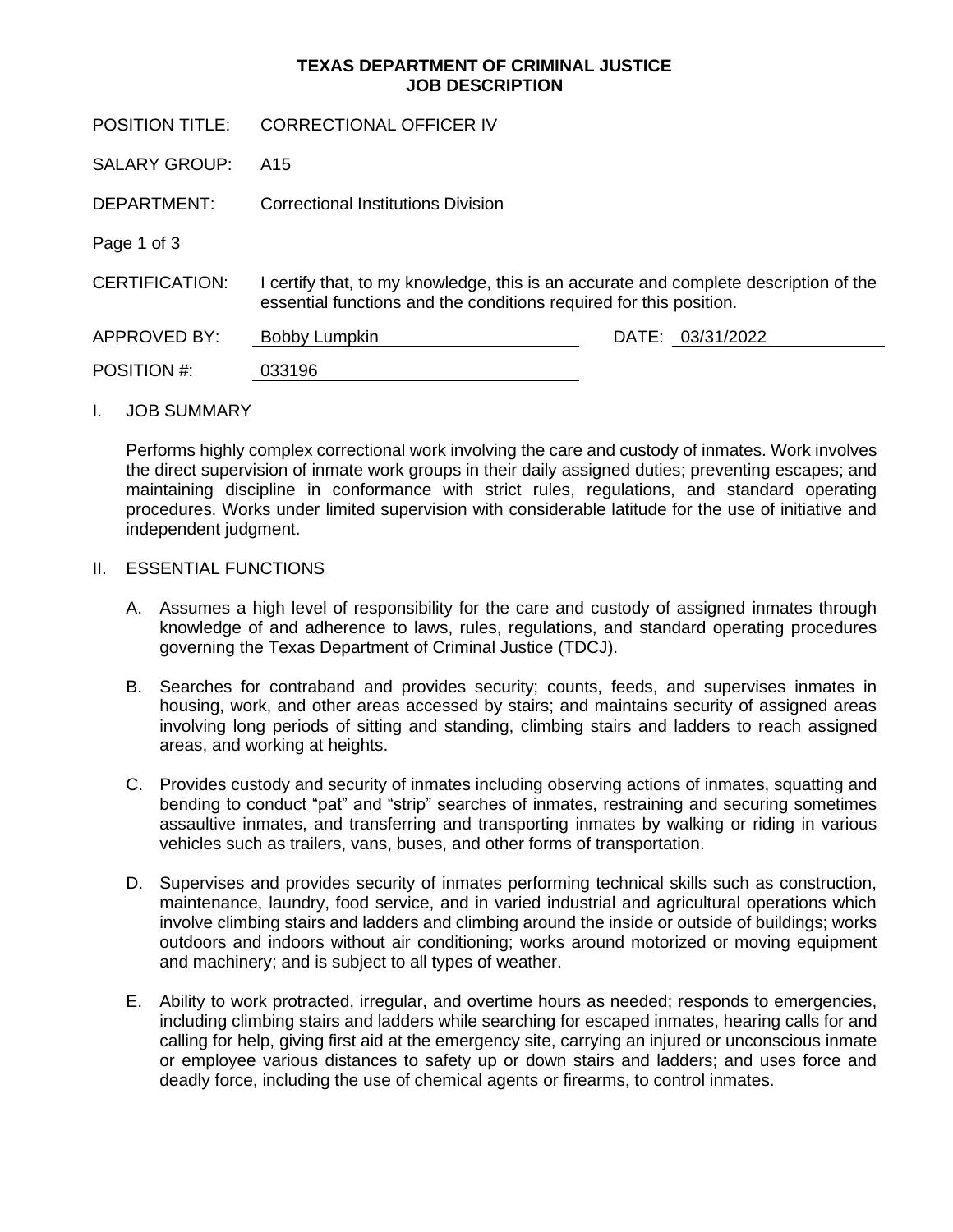## **TEXAS DEPARTMENT OF CRIMINAL JUSTICE JOB DESCRIPTION**

POSITION TITLE: CORRECTIONAL OFFICER IV

SALARY GROUP: A15

DEPARTMENT: Correctional Institutions Division

Page 2 of 3

- F. Reads, reviews, and properly applies information found in inmate records which is related to the inmate's health and safety and to the security of the facility; provides leadership and technical guidance to other staff; complies with policies, procedures, rules, and regulations; enforces inmate disciplinary rules; and prepares and maintains records, forms, and reports.
- \* Performs a variety of marginal duties not listed, to be determined and assigned as needed.

# III. MINIMUM QUALIFICATIONS

- A. Education, Experience, and Training
	- 1. Graduation from an accredited senior high school or equivalent or GED.
	- 2. Successful completion of an accredited TDCJ approved college Correctional Officer Training program or TDCJ Correctional Officer Pre-service Training Academy.
	- 3. Must have 13 consecutive months of satisfactory active TDCJ service as a Correctional Officer, supervisor of Correctional Officers, Food Service Manager, or Laundry Manager from current date of hire.
	- \* Continued employment is contingent upon passing exams and skills tests.
- B. Knowledge and Skills
	- 1. Knowledge of agency and departmental organizational structure, policies, procedures, rules, and regulations.
	- 2. Skill to communicate ideas and instructions clearly and concisely.
	- 3. Skill to coordinate with other staff, departments, officials, agencies, organizations, and the public.
	- 4. Skill to interpret and apply rules, regulations, policies, and procedures.
	- 5. Skill to prepare and maintain accurate records, files, and reports.
	- 6. Skill in correctional methods, techniques, practices, and procedures.
	- 7. Skill to provide leadership and technical guidance to other staff.
	- 8. Skill in the supervision of inmates.